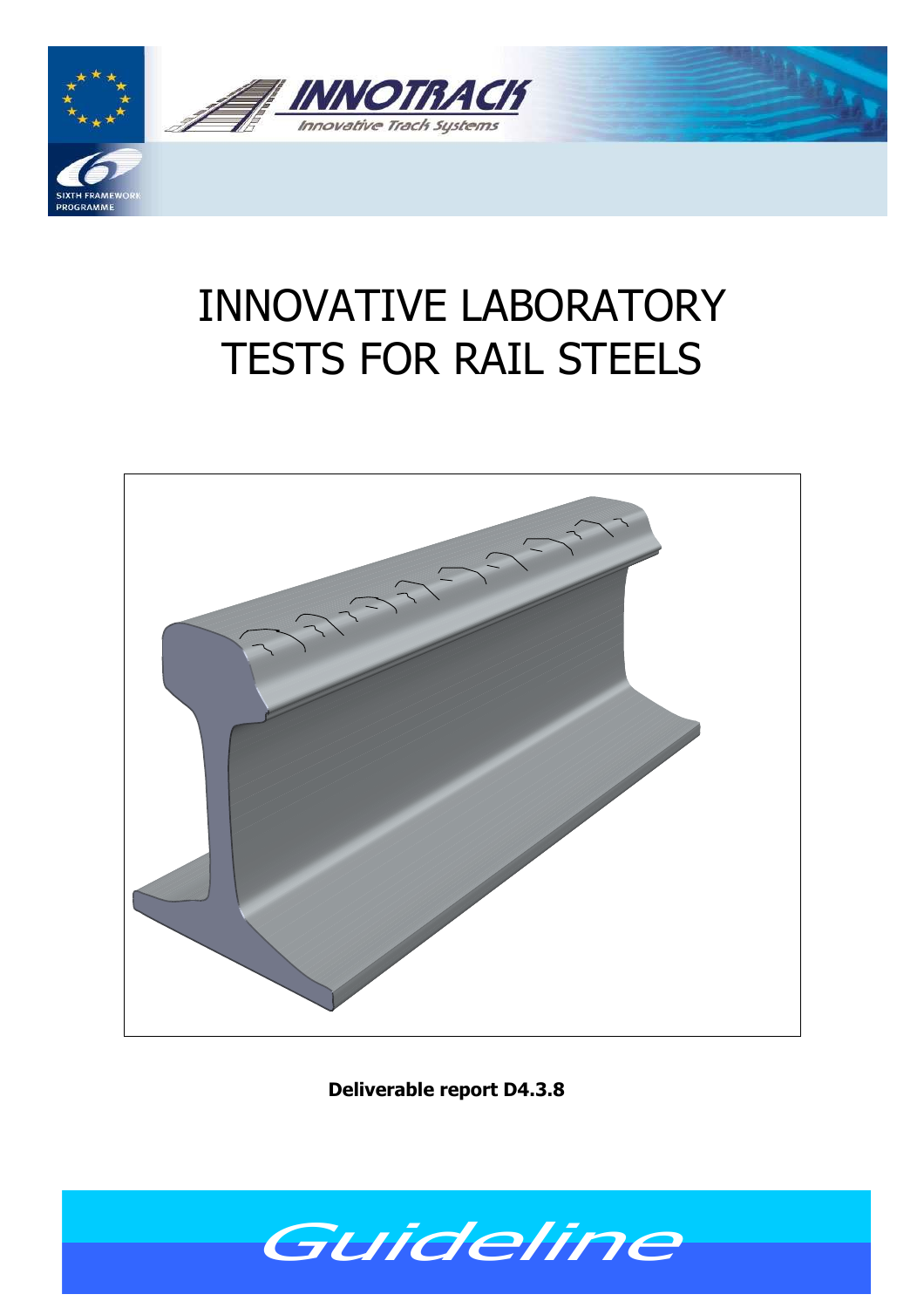# Table of Content

| 1. |       |                                                                             |    |
|----|-------|-----------------------------------------------------------------------------|----|
| 2. |       |                                                                             |    |
| 3. |       |                                                                             |    |
|    | 3.1.  |                                                                             |    |
|    | 3.2.  |                                                                             |    |
| 4. |       |                                                                             |    |
|    | 4.1.  |                                                                             |    |
|    | 4.1.1 |                                                                             |    |
|    |       |                                                                             |    |
|    | 4.2.  |                                                                             |    |
|    |       | 4.2.1                                                                       |    |
|    | 4.3.  | 4.2.2                                                                       |    |
|    | 4.4.  |                                                                             |    |
| 5. |       |                                                                             |    |
|    | 5.1.  |                                                                             |    |
|    | 5.2.  | COMPARISON OF THEORETICALLY PREDICTED AND EXPERIMENTALLY FOUND RCF LIVES 14 |    |
|    | 5.3.  |                                                                             |    |
| 6. |       |                                                                             |    |
| 7. |       |                                                                             |    |
| 8. |       | APPENDIX: MEASUREMENT OF RCF UNDER LABORATORY TESTING                       |    |
|    |       |                                                                             | 20 |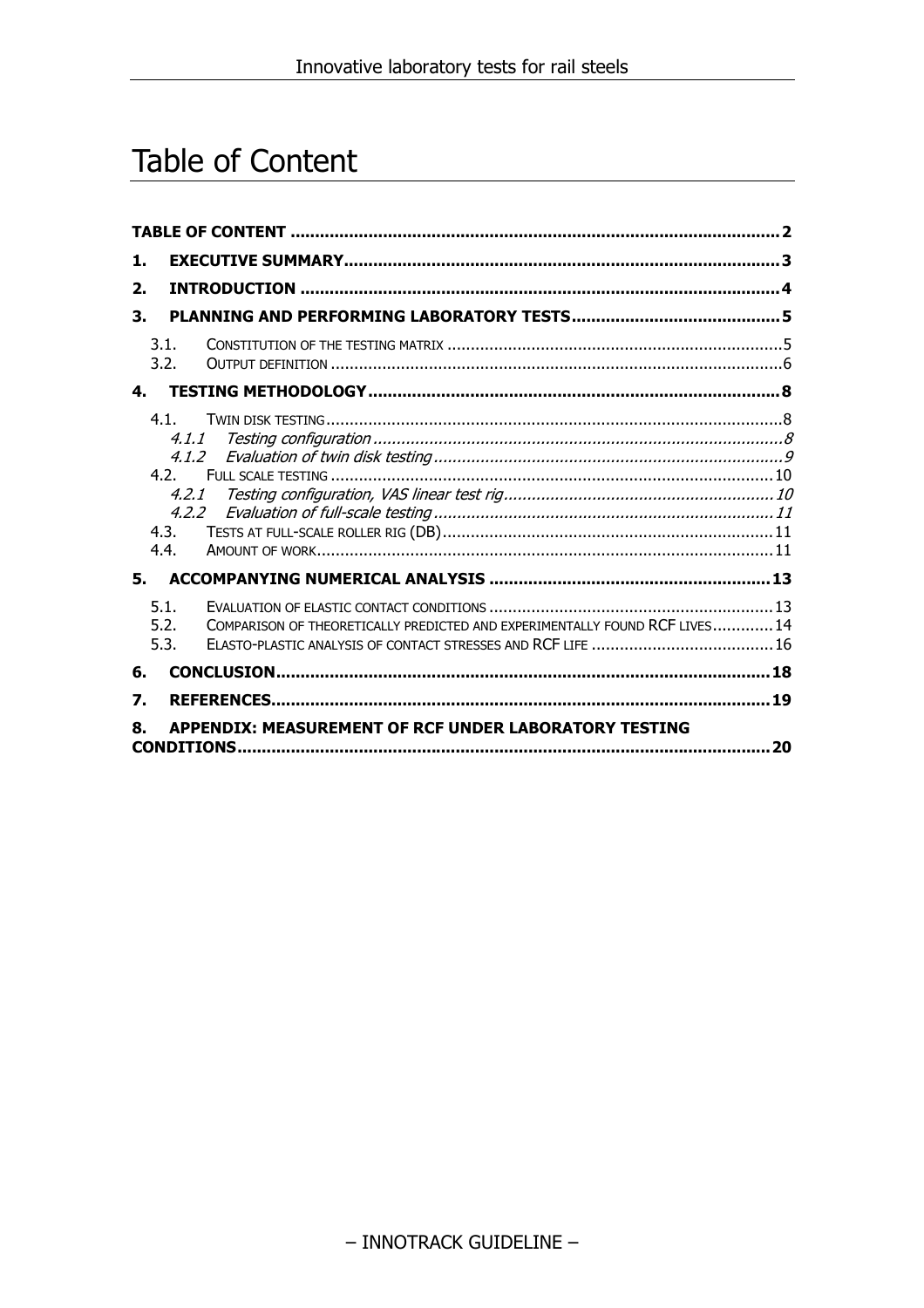# 1. Executive summary

There is a need for laboratory tests of rail material by railway operators as well as by manufactures. The tests should represent operational conditions for the rail material. They should allow withdrawing less valuable products from far more expensive field tests.

This guideline is based on the experience from the WP4.3 partners with respect to laboratory tests for rail steels.

As the operational demands on rail material may differ from site to site (with respect to the curvature etc.), a suitable preparation of the laboratory tests is necessary. It should start with a definition of the conditions to be tested, e.g. with a testing matrix.

According to present knowledge, related tests can be done at twin disk test rigs or at specialized full-scale linear test rigs. Full-scale roller rigs are not recommended because the fixing of the samples is difficult and the preparation of the rail material requires a huge effort.

After testing the wear, RCF and deformation should be evaluated in accordance with a consistent evaluation scheme. Metallographic investigations could be applied especially with respect to quantifying material deterioration.

The compliance with the pre-defined requirements should be monitored throughout the test since contact conditions may vary due to profile wear and specific test rig deviations. If such deviations occur, the test conditions should be re-evaluated through numerical simulations. Thus, the effect on the test results may be estimated.

The results of testing on twin disk tests as well as those on a linear test rig can provide results suitable for practical use. An evaluation of the different tests including a rough estimate of effort is given.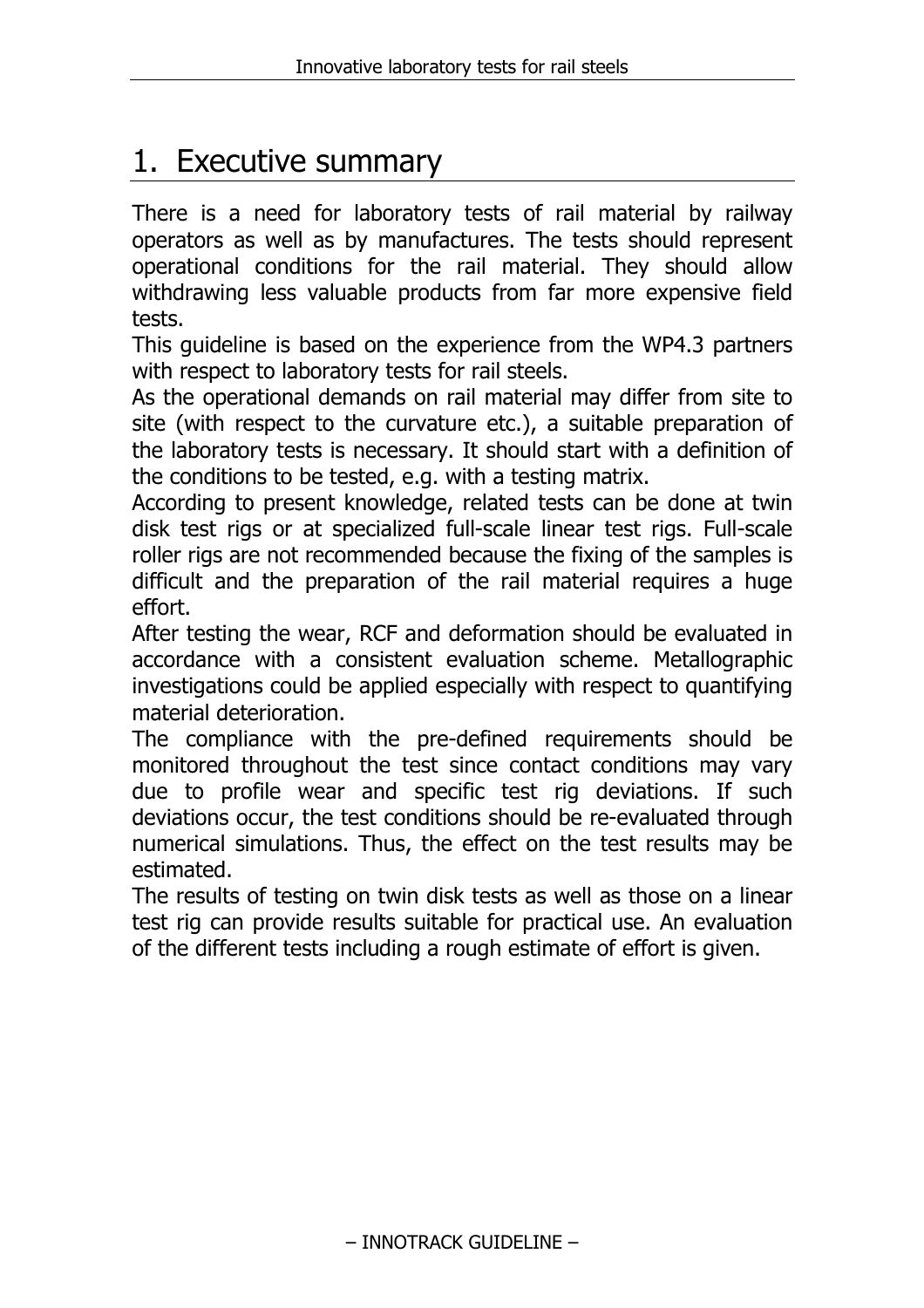# 2. Introduction

The activities of WP 4.3 have been focused on the reduction of cost for testing of new rail and switch materials, which is of practical importance for railway infrastructure operators as well as for the rail industry. Such tests are usually being performed as field tests on specific rail sites. The reasons for establishing laboratory tests within the INNOTRACK program are:

- 1. As the programme focuses on LCC reduction, laboratory tests could provide a link between metallurgy and rail–wheel contact mechanics that would affect future rail steel developments in order to reduce rail maintenance cost.
- 2. Controlled tests in the laboratory will enable extrapolation of the observed site results to a greater range of duty conditions.
- 3. The cost and the time required for laboratory tests can be easily estimated.

Laboratory tests have been planned and carried out at different test rigs by voestalpine Schienen GmbH (VAS), University of Newcastle upon Tyne (UoN) and Deutsche Bahn AG (DB). All tests aimed to induce RCF and wheel/rail wear under defined contact conditions. Numerical simulations were used in order to allow an understanding of specific features of the test rigs and quantify the test conditions in an objective manner.

It was the aim of WP 4.3 to provide a set of rail material laboratory tests that reflect the expected performance of rail steels in service better. From these tests, the material features that characterize the behaviour of the materials in situ should be derived.

The challenge was to identify which material parameters are of relevance for the rail integrity. Therefore, the link between metallurgy and rail–wheel contact mechanics needs to be justified mechanistically rather than empirically if the industry is to target future rail steel developments. In this context, it is important to examine the micro structural changes that occur due to stresses introduced by passing traffic and their association with rail grades and the presence of RCF cracks.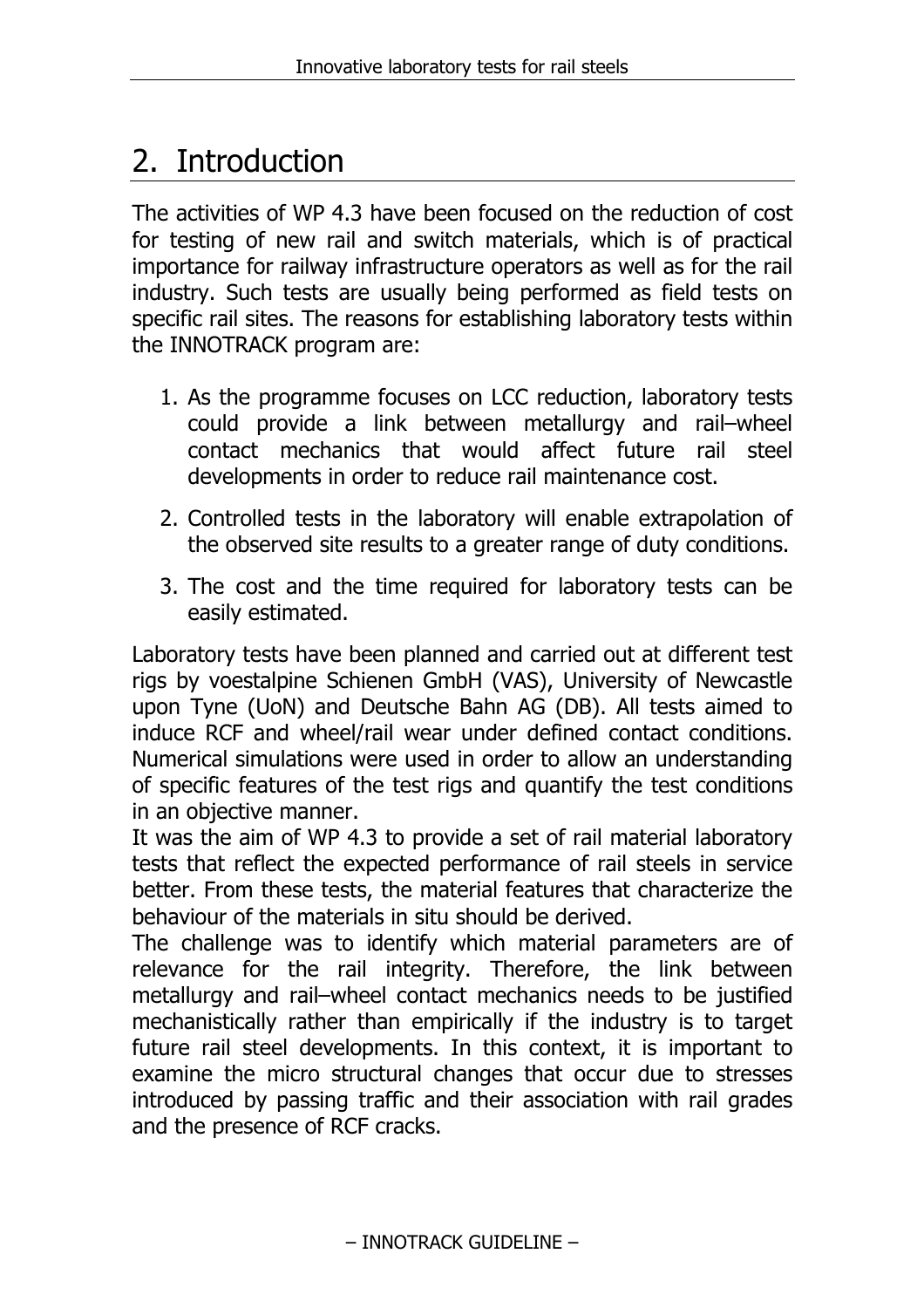# 3. Planning and performing laboratory tests

### 3.1. Constitution of the testing matrix

A testing matrix should be established in order to define comparable conditions for the laboratory tests, especially when they are being performed at different rigs.

The conditions should refer to the operational conditions on a specific site or with respect to a specific kind of railway operation as e.g. acceleration. They should also consider the axle loads and the bogie construction of cars typically passing the track site. Table 1: gives an overview on parameters to be defined.

| <b>Parameter</b>                   | <b>Definition (examples)</b>                                                              |  |  |
|------------------------------------|-------------------------------------------------------------------------------------------|--|--|
| A: Profile pairing                 |                                                                                           |  |  |
| Rail profile/inclination           | e.g. 60 E2 / 1:40<br>n/a for twin disk test                                               |  |  |
| <b>Wheel Profile</b>               | e.g. S1002<br>n/a for twin disk test                                                      |  |  |
| <b>B: Other contact conditions</b> |                                                                                           |  |  |
| Angle of attack                    | e.g. $0.25^{\circ}$<br>n/a for twin disk test                                             |  |  |
| <b>Longitudinal Slip</b>           | e.g. 1%                                                                                   |  |  |
| Lubrication                        | Dry conditions or water/lubricants at an<br>interval of  sec.                             |  |  |
| C: Load                            |                                                                                           |  |  |
| <b>Vertical load</b>               | e.g. 100 kN per wheel<br>substituted by equivalent contact pressure<br>for twin disk test |  |  |
| Lateral load                       | e.g. 10 kN,<br>n/a for twin disk test                                                     |  |  |
| load cycles                        | total number of passes or total load in<br><b>MGT</b>                                     |  |  |
| D: steel grades                    |                                                                                           |  |  |
| Wheel steel grade                  | e.g. R7                                                                                   |  |  |
| Rail steel grade                   | e.g. R350 HT                                                                              |  |  |

#### **Table 1: Testing matrix**

It should be noticed that: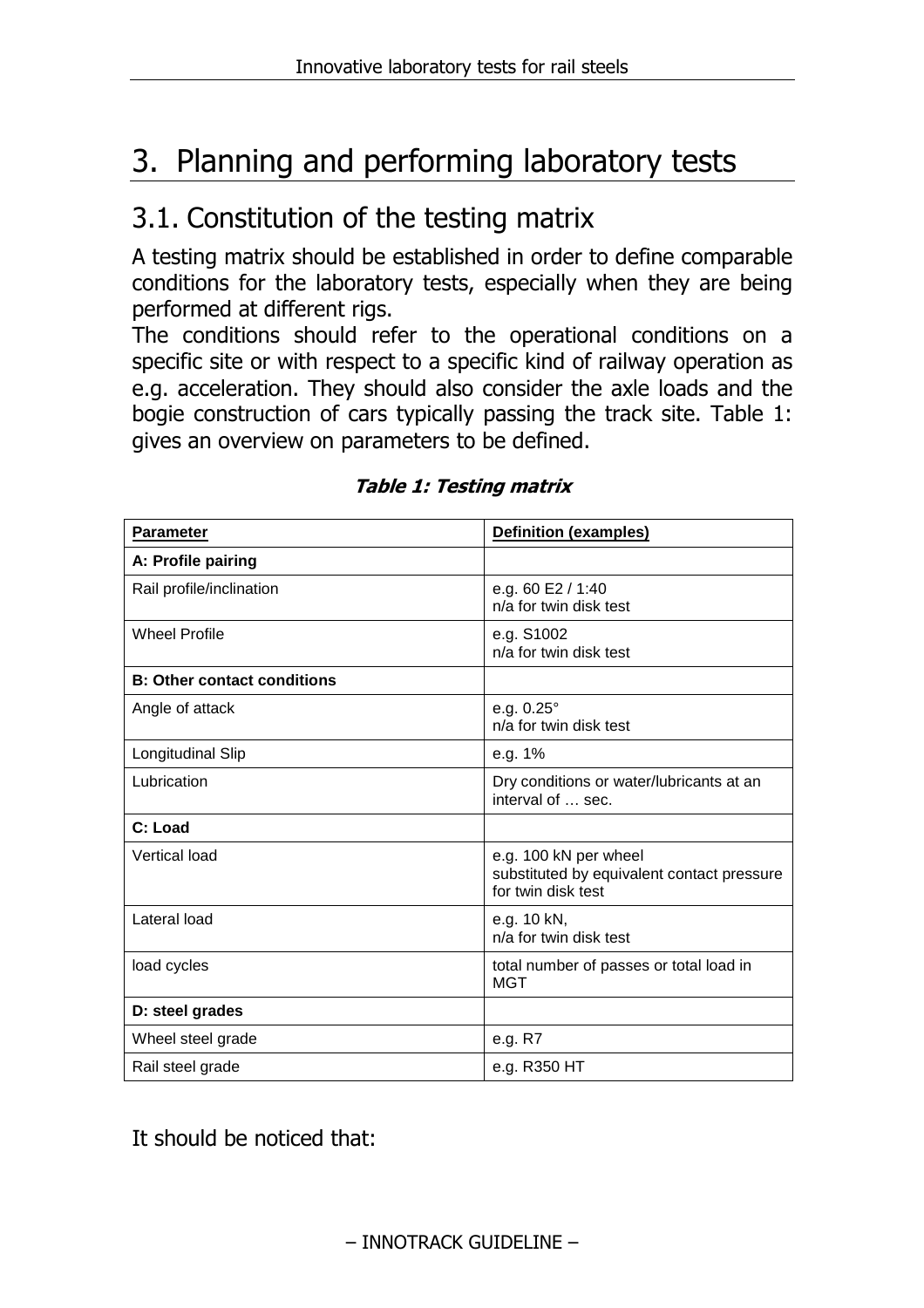- Twin disk test rigs are restricted to rather simple cylindrical contact without any lateral forces or lateral slip. Here, equivalent conditions must be derived from Hertzian contact calculation based on profile pairing.
- Lubrication, especially wetness plays an important role in rail wear and RCF. Nevertheless, the tests performed within WP 4.3 indicate that tests under dry conditions generate results with lower scatter.

### 3.2. Output definition

The test output has to be defined in advance to the tests. The test report should contain the results regarding wear, RCF and microstructural changes during testing such as:

- Measurement of the wheel and rail profiles at the start and the end of the tests. In case of twin disk tests, the wear is being measured by weighting. In case of full scale tests the profiles should be measured e.g. using Miniprof equipment
- Photographic documentation of the surface. It is recommended always to document both contact partners, i.e. also wheel surfaces.
- Eddy current measurements at the surface (even during testing, if possible) in order to early determine the initiation RCF cracks
- Final metallurgical examination of the material properties. The samples should be prepared in the standard metallographic way as e.g.: mounted in Bakelite (conducting if examination in SEM is required), surface grinding carried out to ensure parallel surfaces etc.
- Analysis by electron back scatter diffraction technique (EBSD) on cross sections can establish the depth of damage in test rig samples and compare them to findings from the track. The overall EBSD analysis appears to be a promising technique for assessing depth of damage and is able to discriminate between rail grades.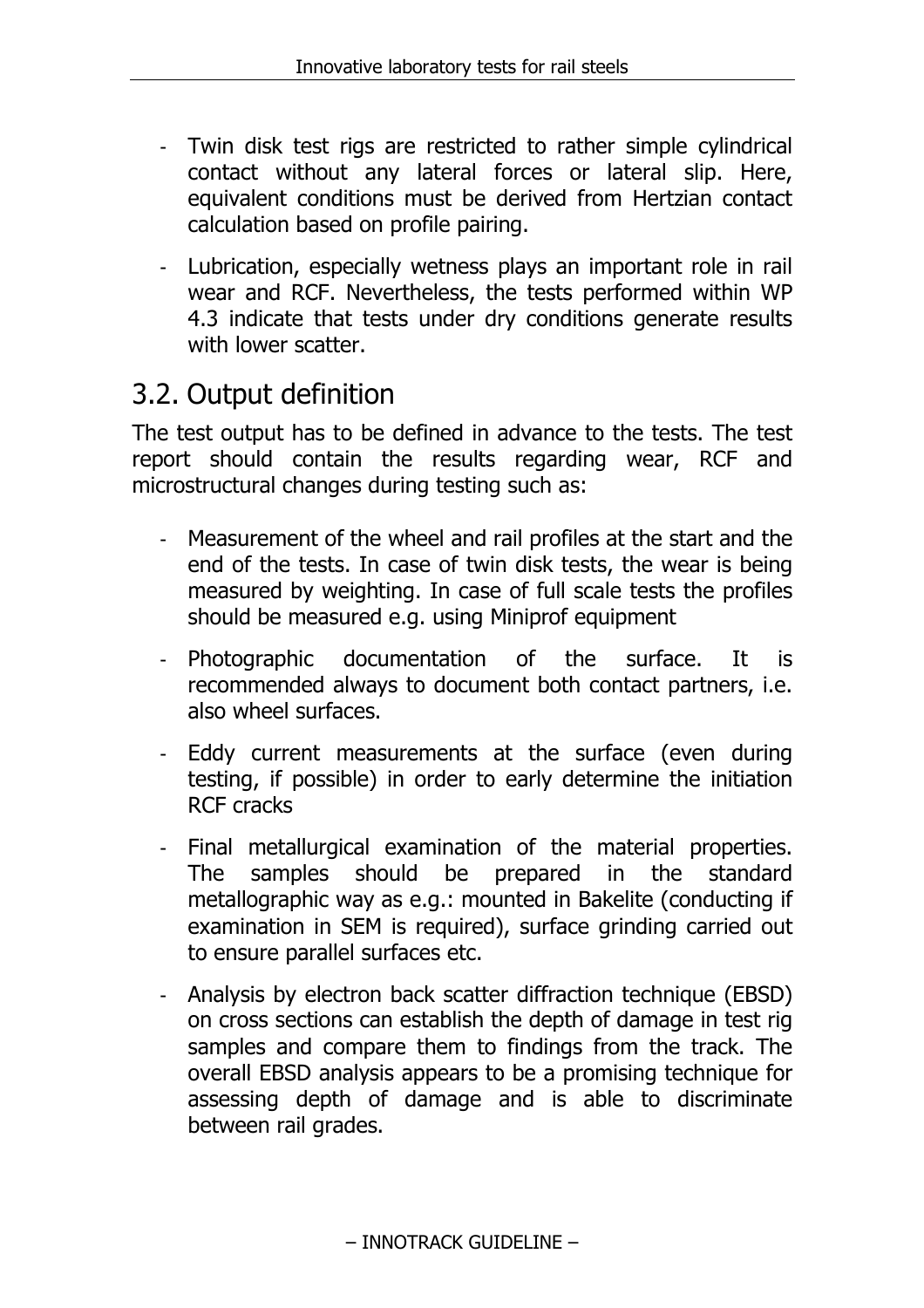The Appendix contains a detailed description of the methodology for measuring and evaluating of RCF under laboratory testing conditions.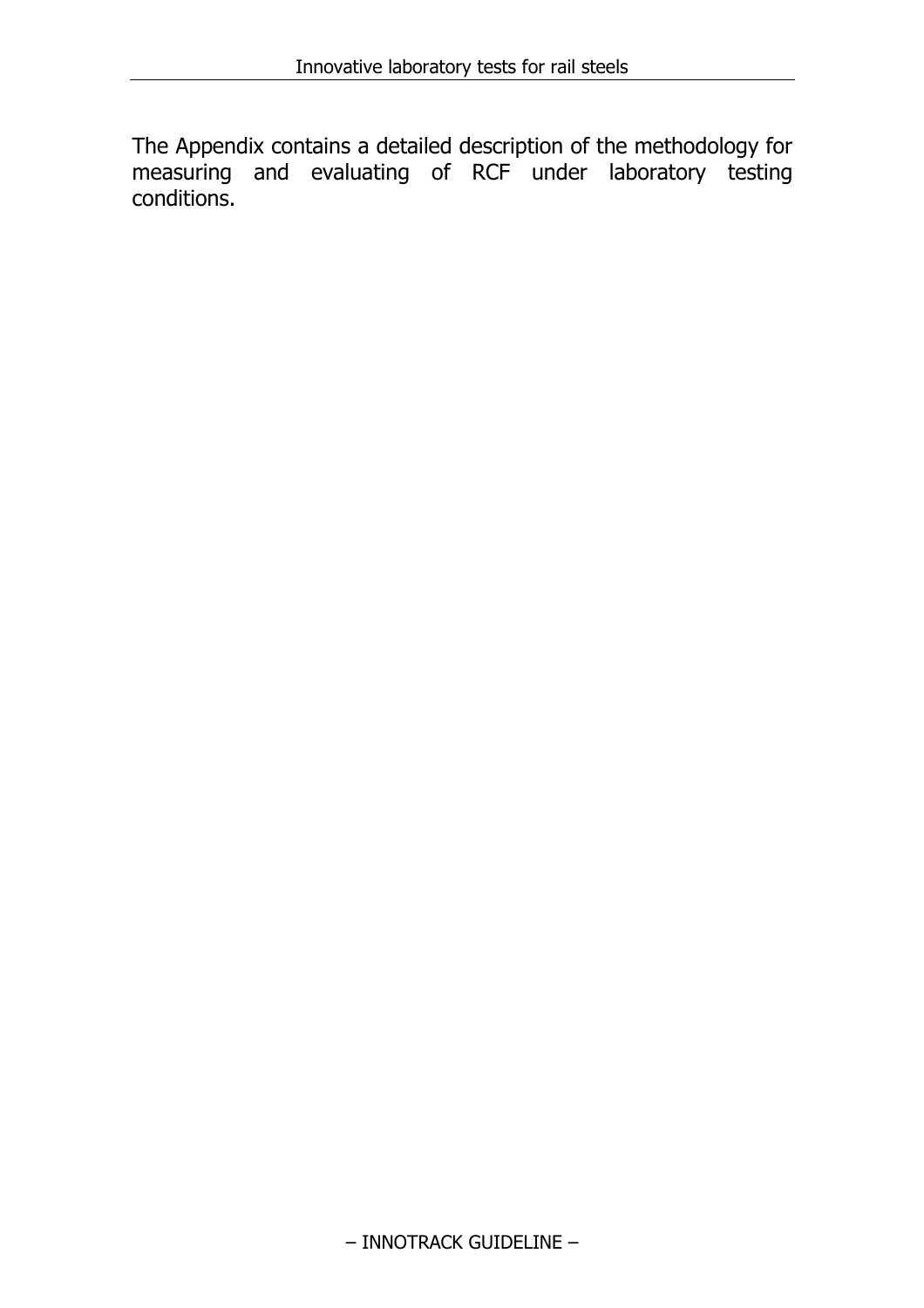# 4. Testing methodology

### 4.1. Twin disk testing

#### 4.1.1 Testing configuration

Twin disk tests use cylindrical disk specimens cut from rail and wheel sections. Related tests were performed by UoN at the SUROS (Sheffield University Rolling Sliding) twin disk machine.

Usual disk dimensions are 47mm diameter and 10mm track (running) width for the (Figure 1). These are maximum measures suitable for machining disk specimens from real rail and wheel sections. Other machines may use different dimensions.



**Figure 1: Disk specimens (example) for twin disk tests at SUROS test machine.** 

The following rules should be obtained at twin disk testing:

- The "rail" disk is usually driven at fixed speed by the lathe, while an A/C motor drives the "wheel" disk.
- The pressure forces between the two disks are applied by a fixed and a pivoted bearing where the latter is loaded by a hydraulic piston.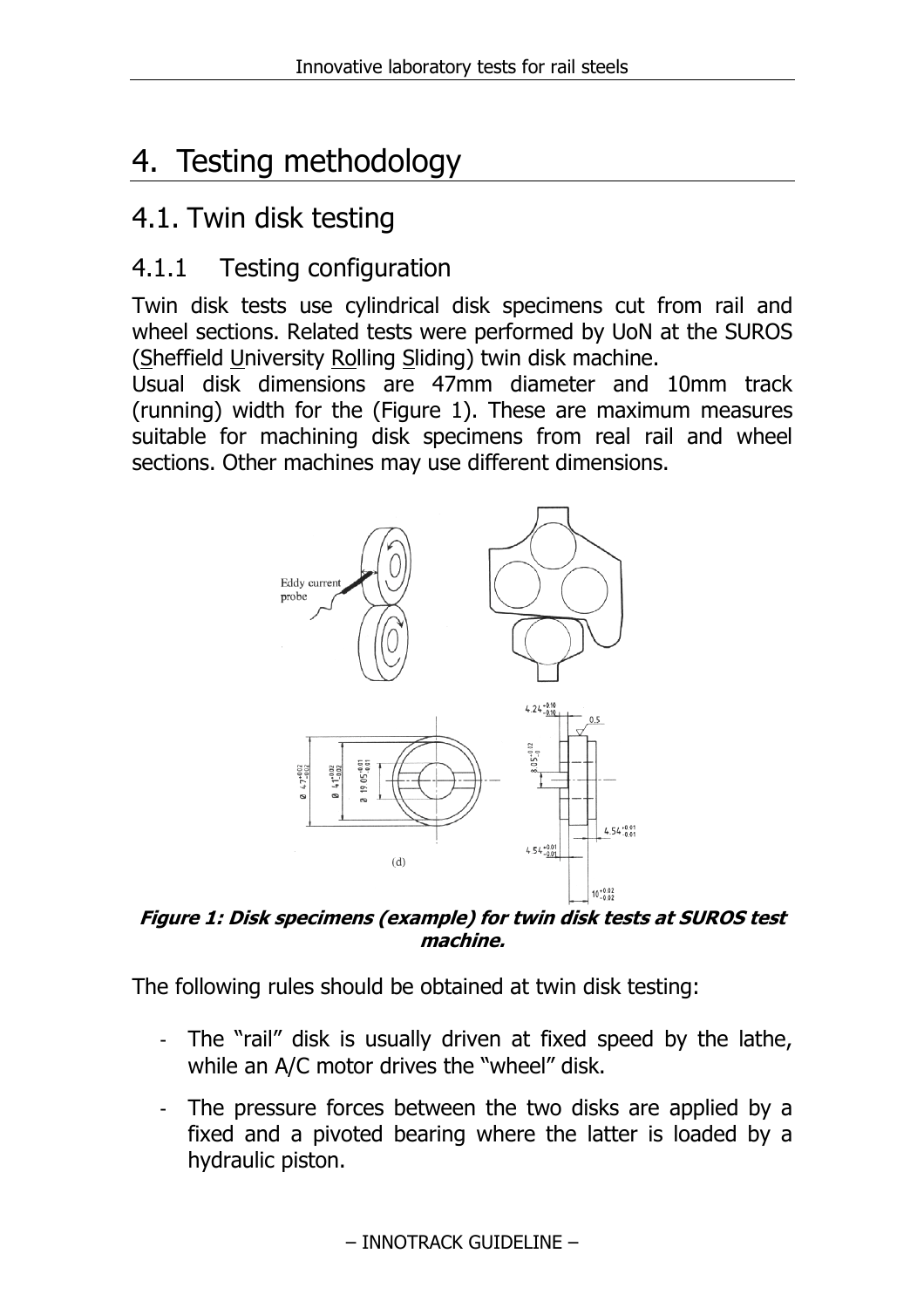- The speed of the wheel disk, and thus the relative (longitudinal) slip, should be controlled and monitored precisely by a measurement system.
- The torque acting on both drive shafts is monitored by the measurement system too.
- During testing, an eddy-current probe scanning system should be used to check for cracks.
- Water or other lubricants may be applied during testing.

A detailed description of the test situation can be found in INNOTRACK report D4.3.1. [1].

#### 4.1.2 Evaluation of twin disk testing

The ability of twin disk tests to quantify wear and RCF of different rail steels could be shown within WP 4.3. Trends such as the decrease of wear and RCF with increasing strength could be established.

The twin disk tests represent a good way of testing materials under closely controlled conditions, however, when using the laboratory results to understand real field behaviour of rail steels several points should be kept in mind. First, the twin disk conditions represent extreme cases, for example, of wear under completely dry and clean high friction conditions, or of continuous wet running. In reality, rails are rarely completely clean, and even in rain, the first wheel of the leading bogie will displace most water from the rail, and later wheels will see less water at the rail-wheel contact. Second, the twin disk simulation cannot be used to study the effect of rail–wheel profiles, since these are not present in the test.

The extreme and rapidly repeated conditions in twin disk testing help to reveal differences between the materials, but in translating the results to the field it should be remembered that such severe conditions are rarely encountered repeatedly over long periods. The great value of twin disk data is for input to modelling rather than direct translation to field behaviour.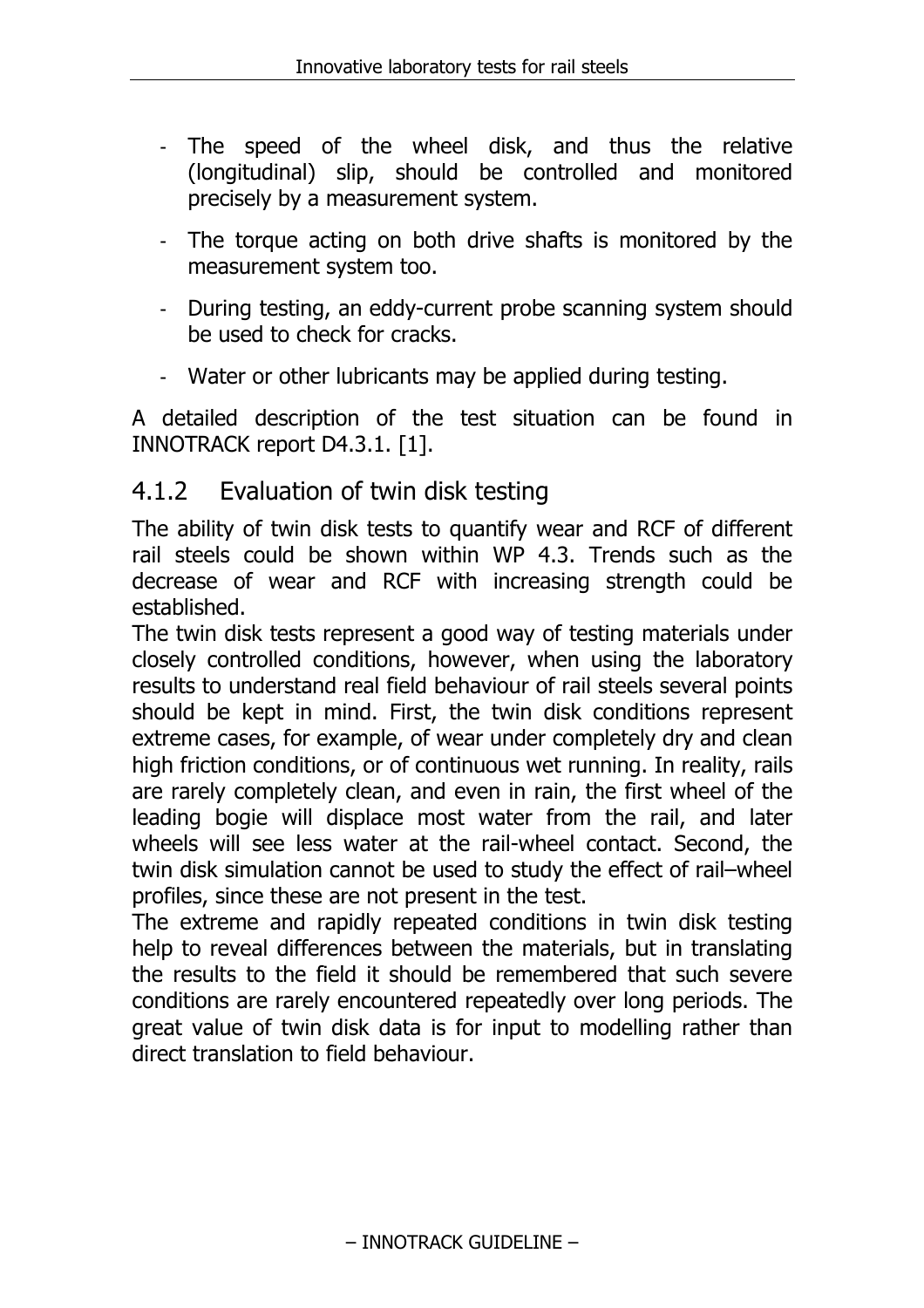### 4.2. Full scale testing

#### 4.2.1 Testing configuration, VAS linear test rig

Full-scale tests use wheel and rail samples with profiles at the size of the original or sized down by not more than 50%. This ensures the influence of the profile shapes on RCF and wear to be considered during testing.

A linear test rig configuration was provided by VAS. The test stand consists of a 1.5m piece of test rail, which is attached to a carriage. The carriage moves hydraulically underneath a common locomotive or freight wheel, see Figure 2. For more details, see report D4.3.1. [1].



**Figure 2: Linear test rig loading conditions – forces** 

It is recommended to simulate uni-directional running. Then, the wheel is lifted up while the rail carriage is returning at the end of a pass, and then gently set down on the rail to start another rolling cycle.

The following rules should be obtained at full scale testing:

- The rail section and the wheel should correspond to regular operational conditions.
- The vertical, lateral, and longitudinal forces (see Figure 2) should be regular, i.e. at least a vertical load (N) of 100 kN per wheel.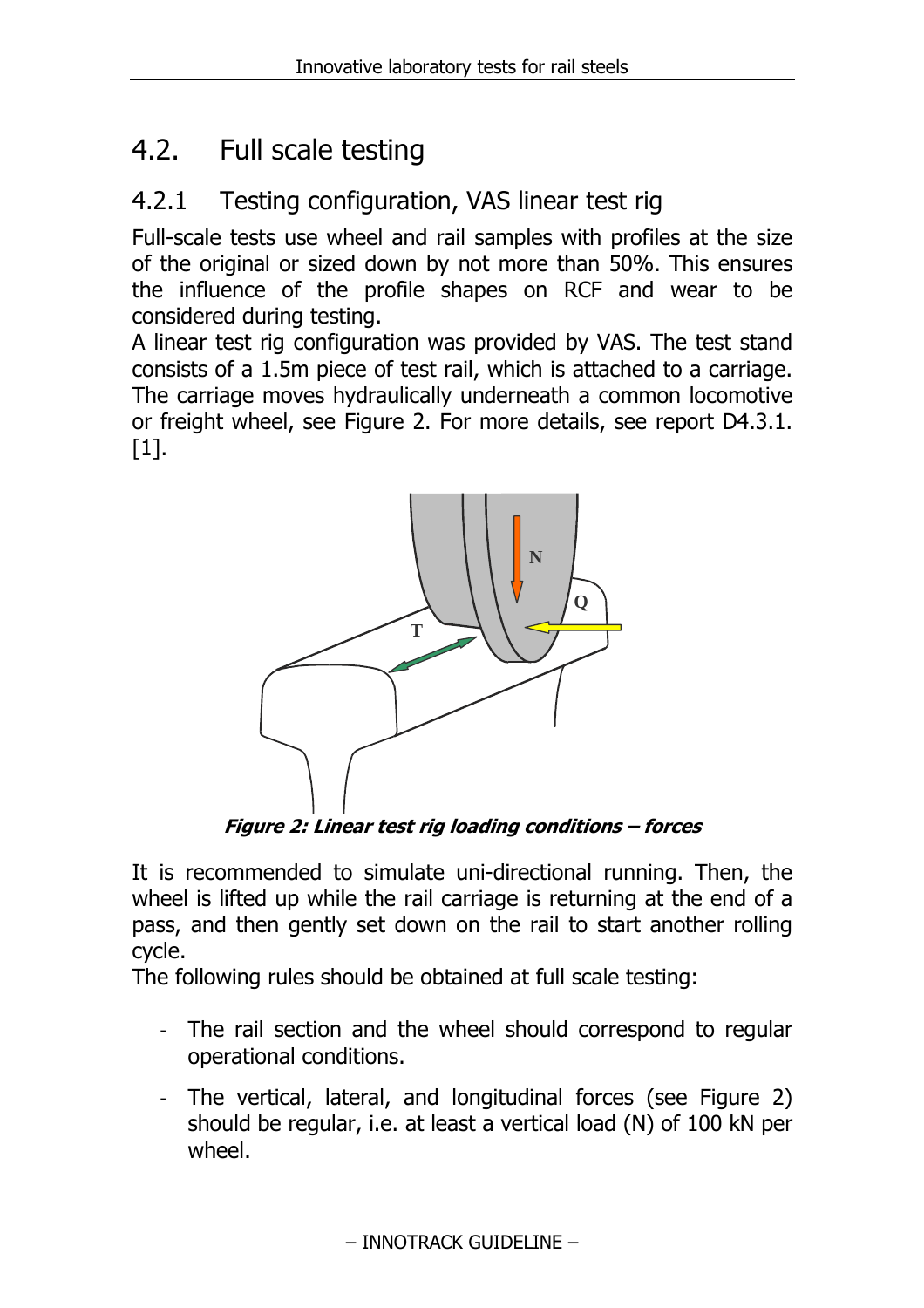- The forces must be measured within the hydraulic cylinders.
- Rail inclination and angle of attack should be applied
- Water or other lubricants may be applied during testing.
- Rail and wheel positions should be recorded in all three dimensions as well as air temperature and air humidity.

#### 4.2.2 Evaluation of full-scale testing

Within WP4.3, it could be shown that the linear full-scale rail wheel test rig was able to demonstrate that an increased wear resistance comes along with an increased RCF resistance of pearlitic rail steels. This corresponds with experience.

A number of differences between real track conditions and the test rig could be identified. They concern

- the lack of a second wheel which would stabilize the chamber angle.
- the influence of laboratory conditions (e.g. closed environment, low humidity, no rain) on friction coefficient,
- the fact that only one wheel contacts rail, which "unnaturally" influences the profile changes.

## 4.3. Tests at full-scale roller rig (DB)

A tests on the DB full-scale wheel-on-roller test rig with a rail roller made of a bended rail head was performed over a total load of 20 MGT. The attempt to establish a stable test procedure with exchangeable rail material on a roller rig has failed because of excessive requirements to the fixing of the rail.

Nevertheless steady contact conditions could be established during the tests, which could be evaluated by contact simulations and material investigations. For details, see INNOTRACK report D4.3.3. [2]

### 4.4. Amount of work

In Table 2, an estimate of the effort for the different test methods is given. It is based on the time to be consumed for preparing and performing the test and for the time needed for data collection. It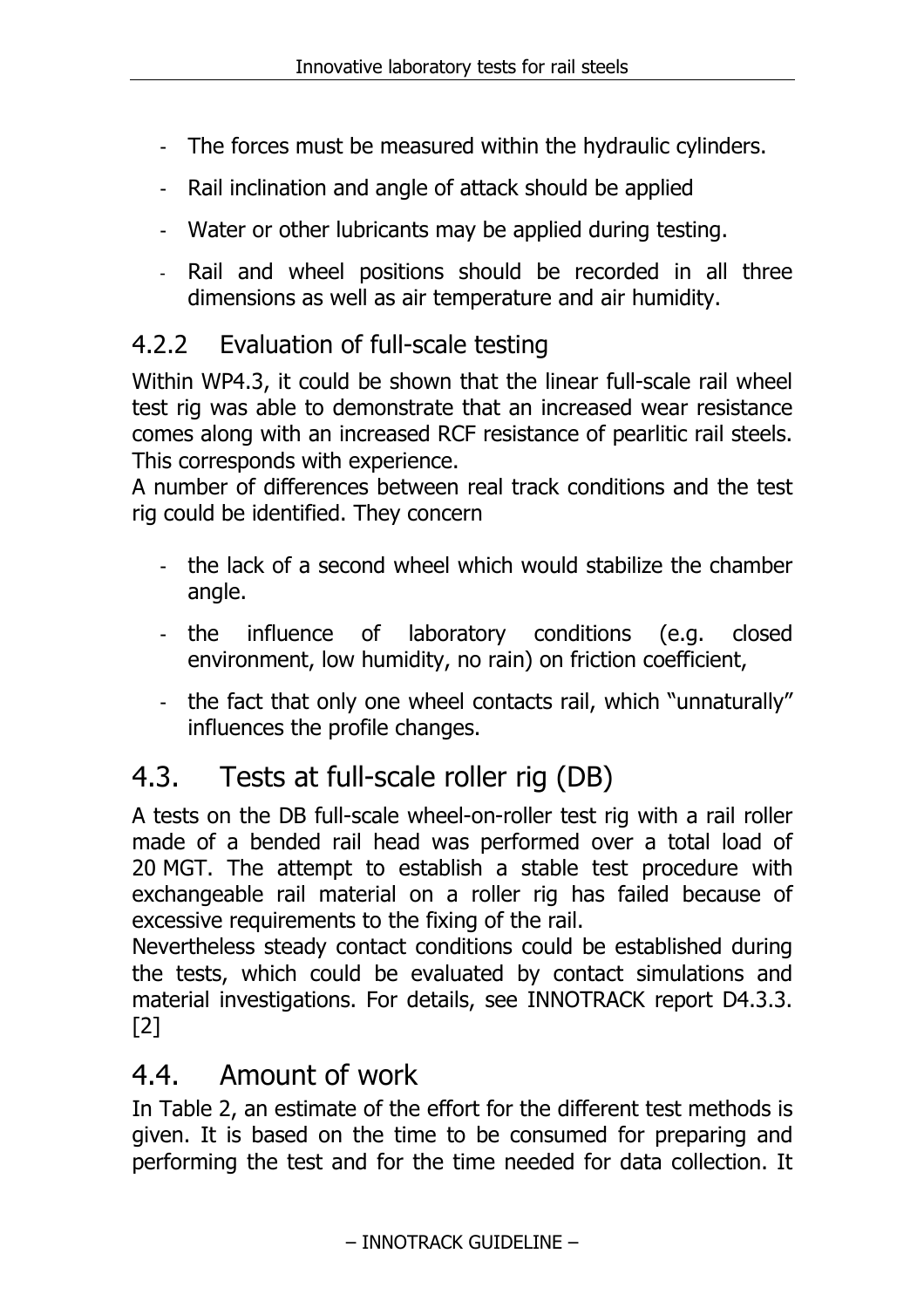should be noted that preparing the specimen for the tests needs a specific effort. Nevertheless, twin disk testing seems to be the method with lowest overall cost while full-scale roller rig tests need expensive preparing of rail profiles.

|                                 | samples & material<br>needed                                                              | <u>test</u><br>preparation<br>and follow-<br>$\mathsf{u}\mathsf{p}$<br>$\star$ | duration of<br>the test<br>$***$ | measurement<br>and data<br>collection<br>*** |
|---------------------------------|-------------------------------------------------------------------------------------------|--------------------------------------------------------------------------------|----------------------------------|----------------------------------------------|
| Twin disk,<br><b>SUROS</b>      | special test sample,<br>$\varnothing$ 47 mm                                               | one hour                                                                       | one hour                         | one hour                                     |
| Linear test rig<br>VAS RSP      | rail segment, 1500 mm<br>single wheel with new<br>S <sub>1002</sub> profile               | 3 man-day                                                                      | 5 days                           | 2 man-days                                   |
| Roller test rigs<br>DB, C and A | 2 rings of rail material<br>newly profiled<br>wheelset with bearing,<br>new 1002 profiles | 3 man-days                                                                     | 1 week                           | 2 man-days                                   |

**Table 2: Rough estimate of effort for one test** 

\* includes all objects needed for performing the test, i.e. the samples to be tested and their counterpart.

\*\* includes the man-time needed for establishing one test configuration at the rig

\*\*\* includes the man-time needed for doing measurements, storing and evaluating data etc. This does not include the time needed for an overall evaluation of results.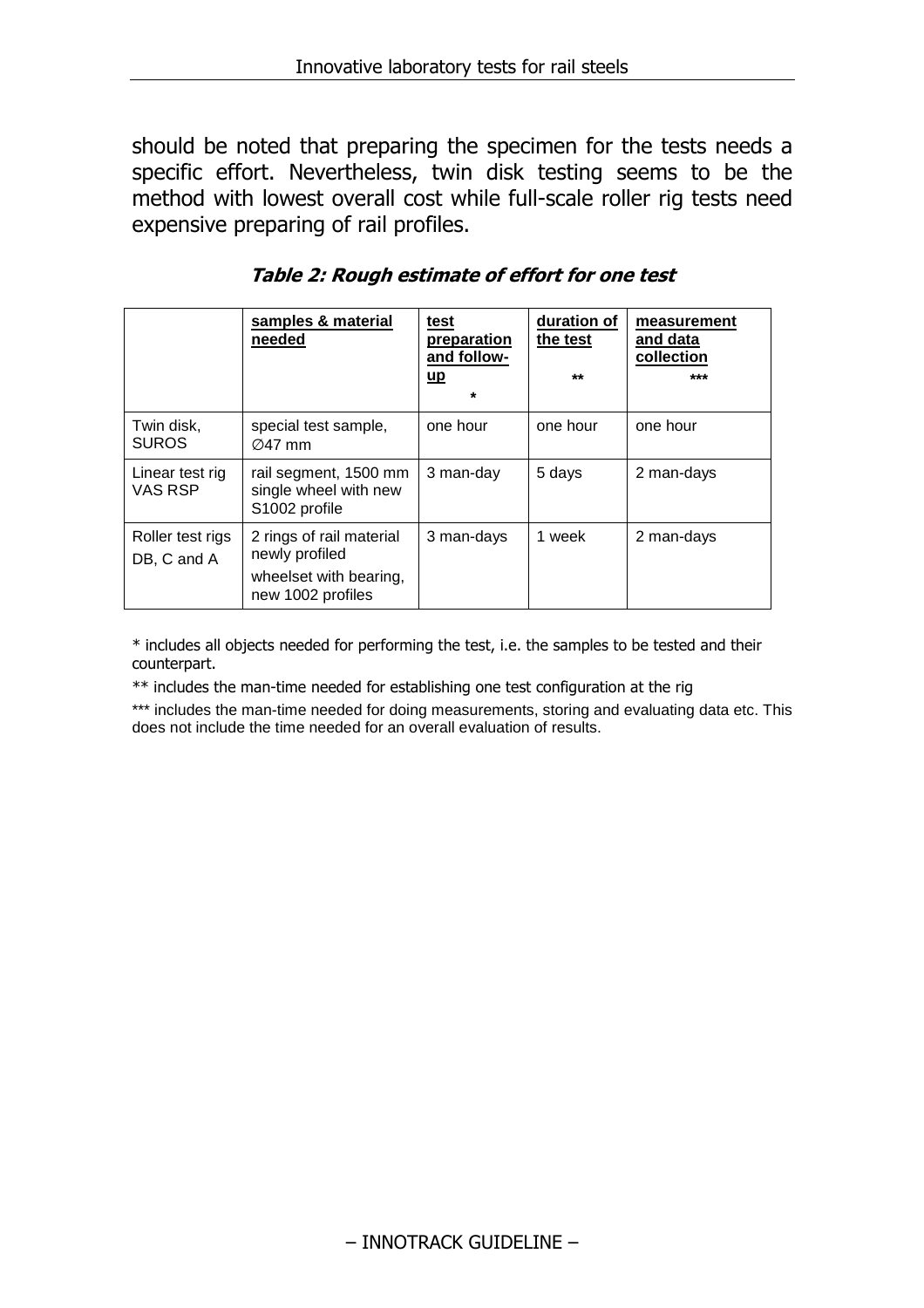# 5. Accompanying numerical analysis

A physically sound approach to compare test conditions (between each other or towards field conditions) is to translate the conditions to an equivalent measure that correlates to the studied deterioration measure; in the current study the RCF life of the rail samples. Two configurations that have the same magnitude of this equivalent measure are then considered as equivalent and RCF lives for other configurations can be evaluated from interpolation.

For test evaluation, it is recommended that the subsequent numerical analysis as carefully as possible consider the worn profiles, the acting forces, the point of contact, the coefficient of friction in the contact etc.

The tests done within WP4.3 have indicated that the real test conditions may deviate from nominal conditions due to profile changes, deflections of test samples *etc*. Further, several parameters have been found difficult to assess, such as friction coefficients, point of contact etc.

Within INNOTRACK innovative and physically sound methods of evaluating equivalent measures and thereby compare test (and operational) configurations have been developed. These methods of evaluation are outlined below. Detailed descriptions are available in WP4.3 deliverables D4.3.4 [4] and D4.3.5 [5].

### 5.1. Evaluation of elastic contact conditions

The evaluation of the contact conditions has been based both on elastic analyses and of elasto-plastic FE-analyses. The latter case is described in section 5.3 below.

For an analysis of elastic contact stresses, the following facts need to be considered:

- Actual measured wheel and rail profiles need to be adopted. Note that there may be deviations in profiles along the rail (around the wheel). Preferably, these should be accounted for either by adopting a "mean profile" or by sensitivity analyses.
- Smoothing of the measured rail profiles is normally needed to avoid extreme peaks in the evaluated contact pressure.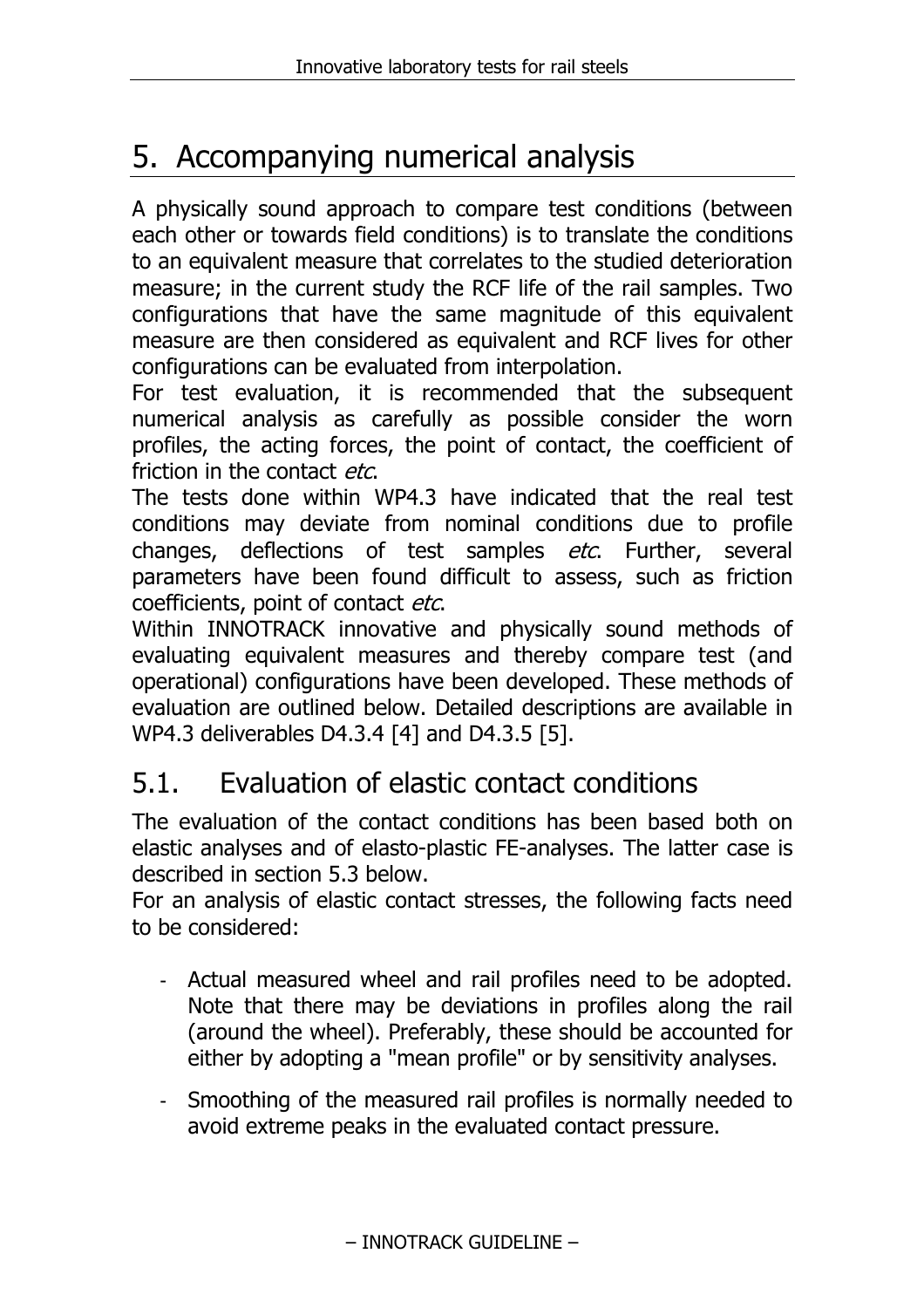- The simulations regarding the contact conditions need to account for the conformal contact if such exists. In such cases hertzian contact theory is not sufficient.
- The calculations should consider a wide range of friction coefficients, if it cannot be determined exactly. It should be verified that the maximum shear stress is within a reasonable order of magnitude and that the location of the maximum shear stress is in agreement with actual measured head check location.
- The contact patch size and position should correlate with the measured wear band on the rail profile. Note that the effective rail inclination of full-scale rigs may differ from the design configuration due to deformation in the load chain of the rig.
- If numerical evaluations of the test conditions are to be performed, varying operational conditions over a single test in the form of intermittent lubrication, varying load magnitudes etc. should preferably be avoided. The reason is that such test conditions will significantly complicate the numerical evaluation, not only regarding the contact conditions, but also regarding RCF life prediction, see section 5.2.

### 5.2. Comparison of theoretically predicted and experimentally found RCF lives

As stated above, it is needed to define an equivalent measure that correlates to the RCF life in order to compare test conditions. In INNOTRACK the measure that has been employed is the fatigue index,  $FI_{surf}$ , which is based on the shakedown map.  $FI_{surf}$  was employed under the presumption of full slip at measured/estimated levels of maximum coefficient of friction. Further, contact patch sizes were taken from non-Hertzian contact analyses as discussed in section 5.1.  $FI<sub>surf</sub>$  can under these conditions be expressed as

$$
FI_{\text{surf}} = f - \frac{2\pi k}{3F_{\text{n}}} > 0\tag{1}
$$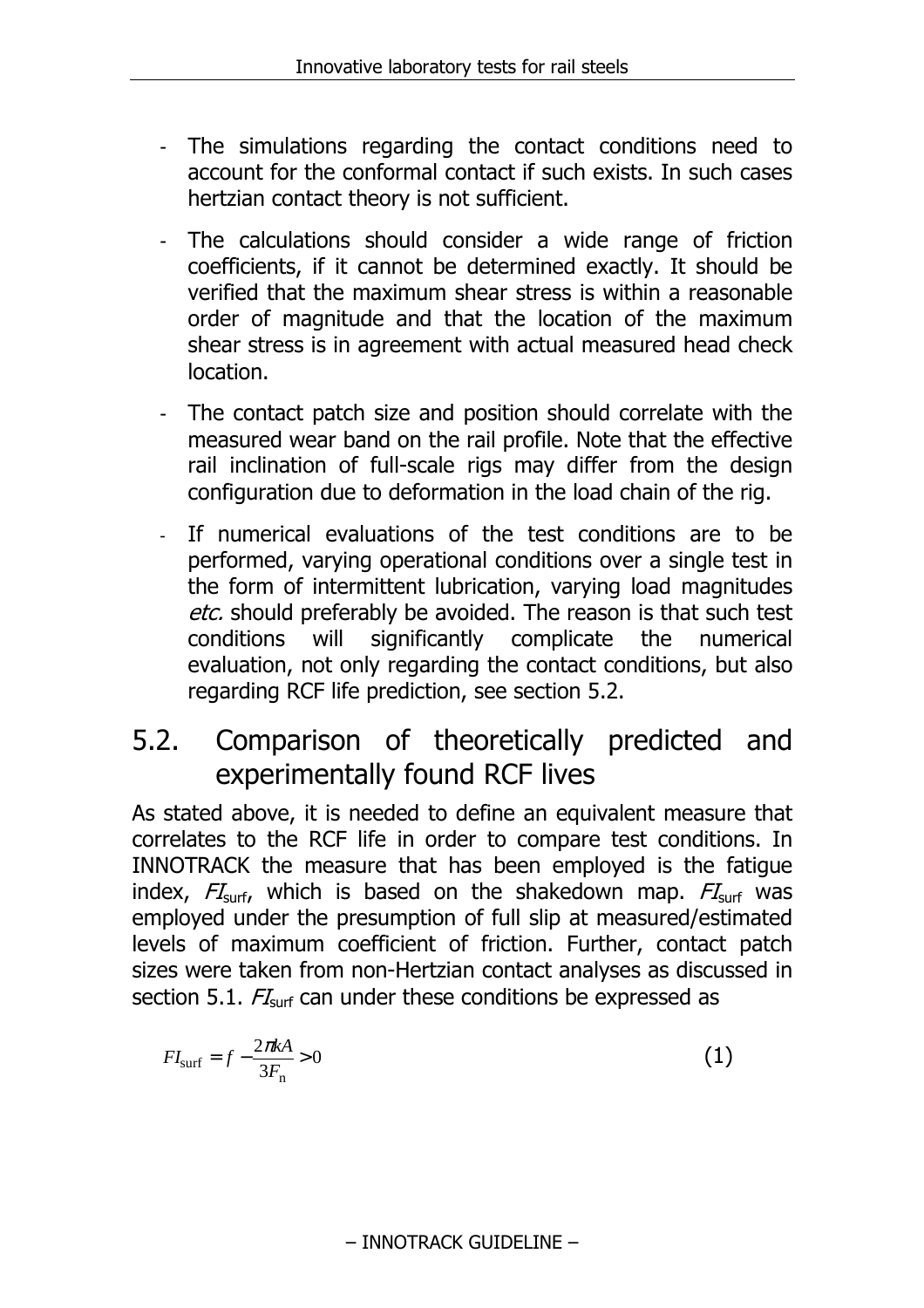where  $f$  is the traction coefficient,  $k$  the yield limit in shear of the rail material (in the current study adopted as  $k = 300$  MPa),  $F_n$  the normal force between wheel and rail, and A the contact patch area.

Other possible equivalent measures ( $T_{\gamma}$ ,  $v_{\text{slip}}$  etc) pose difficulties under conformal contacts due to the problem of combining nonhertzian contact analyses with simulations of dynamic wheel–rail interaction, which are needed to evaluate  $\gamma$  and  $v_{\text{slip}}$ . Further, in partial slip conditions  $FI_{\text{surf}}$  looses its validity.

To establish that  $FI<sub>surf</sub>$  is physically sound,  $FI<sub>surf</sub>$  magnitudes are plotted versus measured fatigue lives,  $N_f$ , in a log-log-scale in Figure 3 (the two points for each test configuration represent high and low estimates of friction). A Wöhler-like relationship would correspond to a straight line. The grey line represents a least-square fit given by the relationship

$$
FI_{\rm surf} = 1.78(N_{\rm f})^{-0.25}
$$
 (2)

In relation to the description above, the recommendations regarding comparison of RCF lives are summarized in the following practices:

- Describe the equivalent measure adopted and how the various parameters have been measured/estimated/evaluated. In particular it is important in noting limitations in employed numerical models and/or measurement techniques.
- If a parameter is estimated to be within a range, perform an analysis of the sensitivity.
- Plot equivalent measure against fatigue life in a log-log-scale. A physically sound measure should show a decreasing fatigue life with increasing magnitude of the equivalent measure. Ideally the relation should be close to a straight line.

With respect to testing, the following practices are recommended:

- Before the testing start, documentation practice in general and the definition of what constitutes "rolling contact fatigue initiation" in particular should be decided.
- The planned numerical evaluations should be decided beforehand so that relevant parameters can be (as much as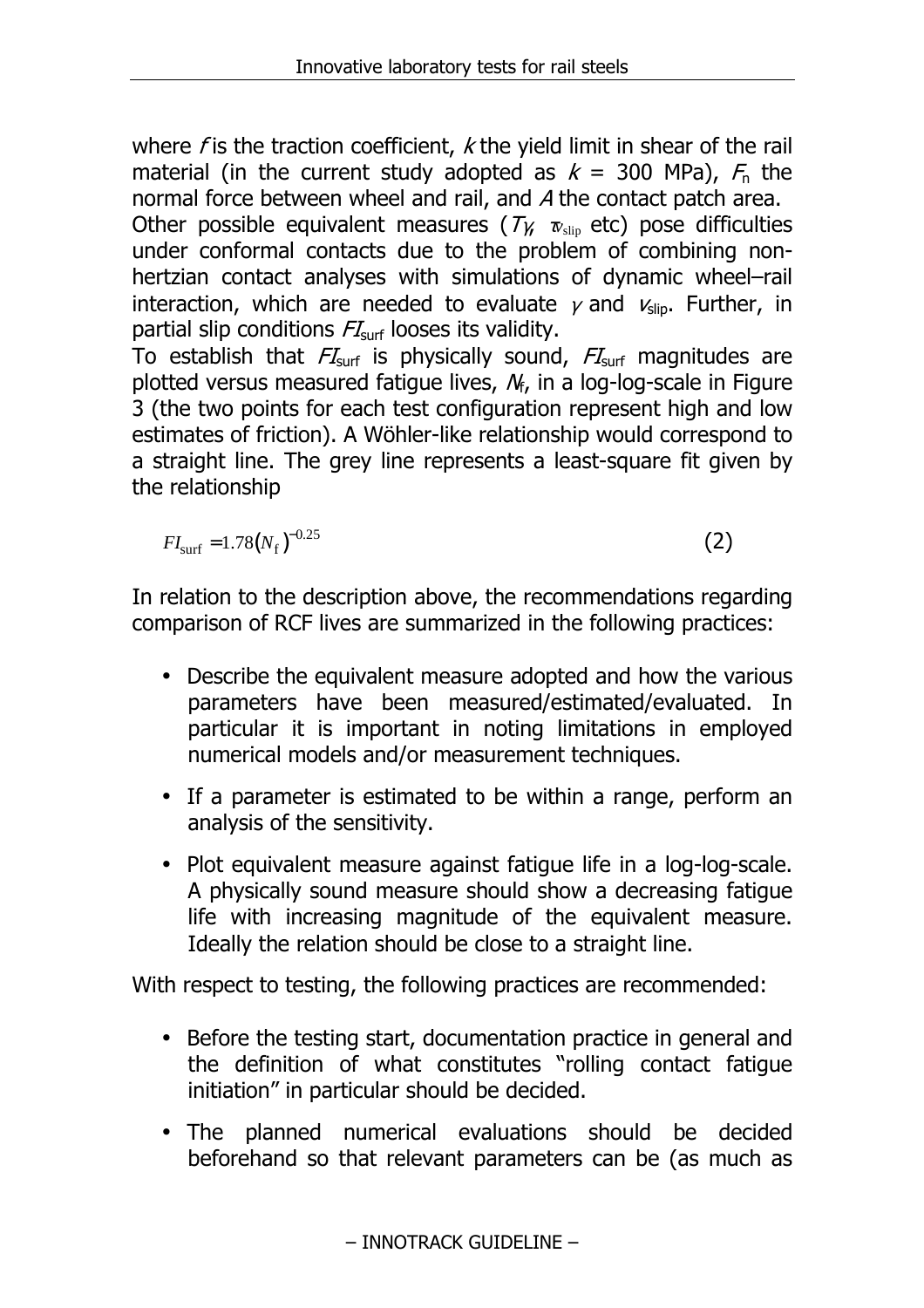possible) monitored throughout the testing. Note that this also includes items indicated in section 5.1.

The test conditions should cover a sufficiently large span of RCF lives so that the evaluation in Figure 3 is possible.



**Figure 3: Theoretically evaluated fatigue index FIsurf plotted against measured rolling contact fatigue initiation lives for three different test rigs.** 

5.3. Elasto-plastic analysis of contact stresses and RCF life

To explicitly analyse the plastic deformation in the contacting surface, elasto-plastic FE-simulations may be adopted. Based on the experience in INNOTRACK [5], the following recommendations are given:

- Actual wheel and rail profiles should be adopted.
- The relative position of the wheel and rail (or alternatively, the point of first contact) is needed to establish correct contact conditions.
- The constitutive model of the rail steel should preferably be calibrated towards cyclic test data. In that calibration it is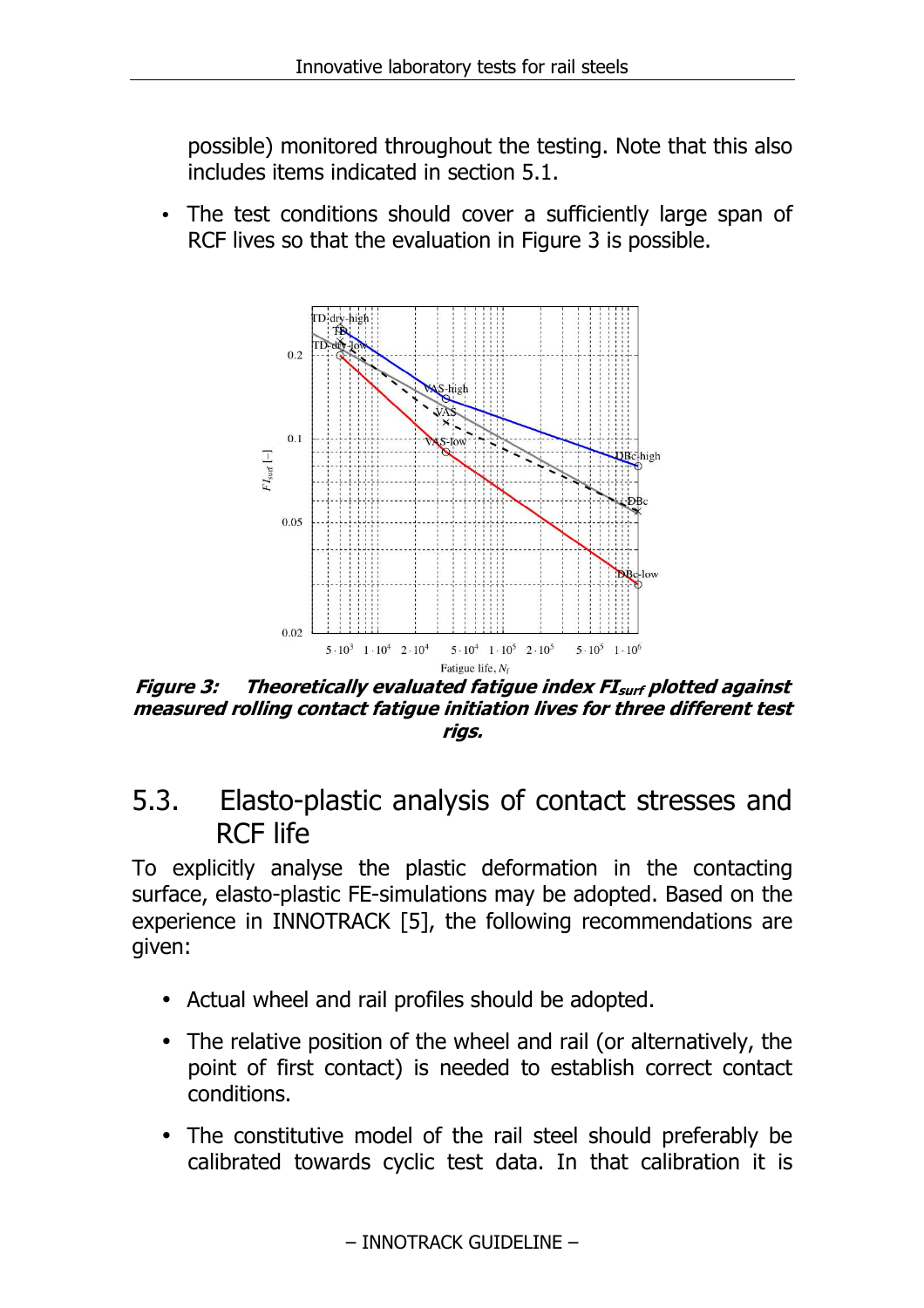important to consider which stage of the stress–strain relation that is important to mimic (first cycle or after many cycles, strain range or absolute strain magnitude etc).

• At least three and preferably five cycles need to be carried out to stabilize the stress–strain response in terms of peak magnitudes. To stabilize the strain increment during a load cycle, significantly higher number of cycles are needed.

If rolling contact fatigue life is to be evaluated, a ratcheting criterion is suitable. See [5] for a discussion.

The experience from INNOTRACK is that FE-simulations of conformal elasto-plastic wheel–rail contact corresponding to test conditions is on the limit of what commercial codes currently can manage. That situation is however likely to improve.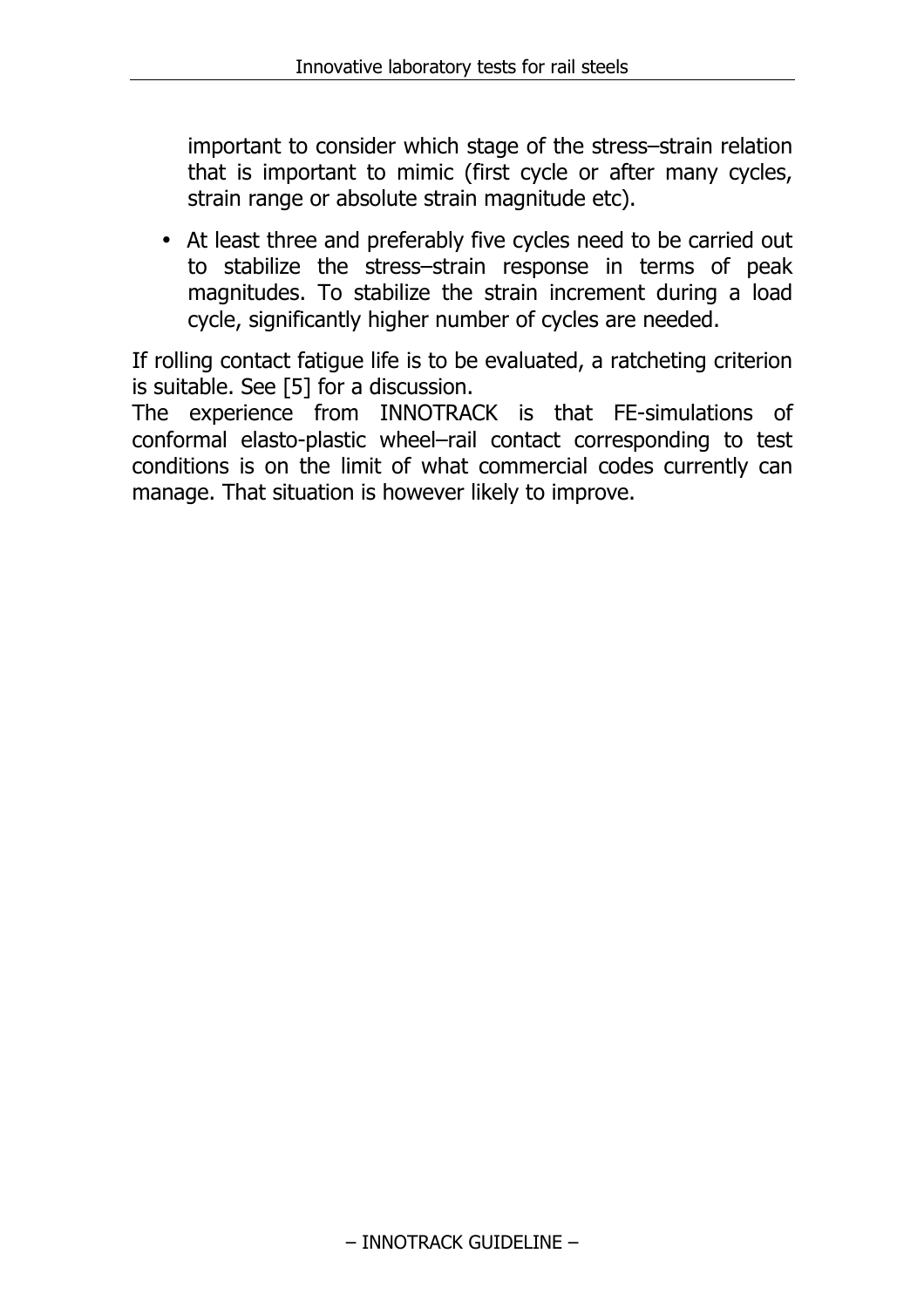# 6. Conclusion

Twin disk tests as well as linear test rig tests represent a good way of testing rail materials under closely controlled conditions. In transferring the laboratory results to field conditions one has to consider that the twin disk configuration represents extreme conditions due to permanent slip under dry and clean high friction conditions and because the influence of the profile shapes cannot be taken into account.

Real contact conditions can be established by full-scale tests such as the VAS test rig. The test results should be reviewed afterwards by metallographic analysis as well as by numerical analyses. Such an analysis facilitates a comparison of test results with field conditions.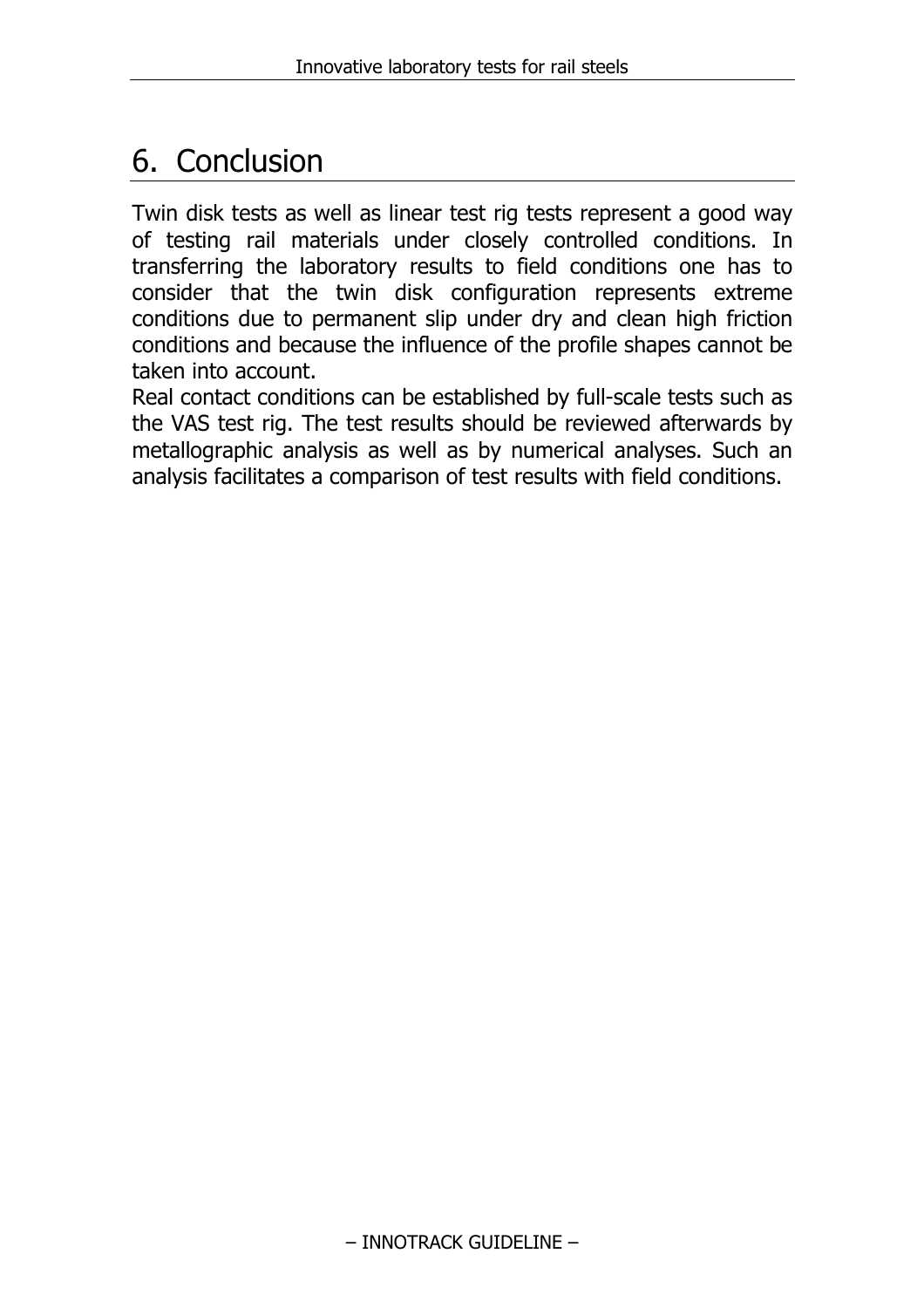### 7. References

References to be found in INNOTRACK KMS

- [1] INT D4.3.1: Testing Matrix Definition. Responsible: DB, author: Ullrich, D, published: Aug. 2007.
- [2] INT D4.3.3: Results of first tests. Responsible: DB (with contributions of UoN and VAS), author: Ullrich, D, published May 2008.
- [3] INT D4.3.7: Innovative laboratory tests for rail steels. INNOTRACK WP4.3 final report. Published August 2009.
- [4] INT D4.3.4: Contact stress and wear. Responsible: TUD, author: Li, Z., published Oct. 2008.

[5] INT D4.3.5: Simulation of material deformation an RCF, Responsible: Chalmers, author: Kabo, E/ Ekberg A., published July. 2009.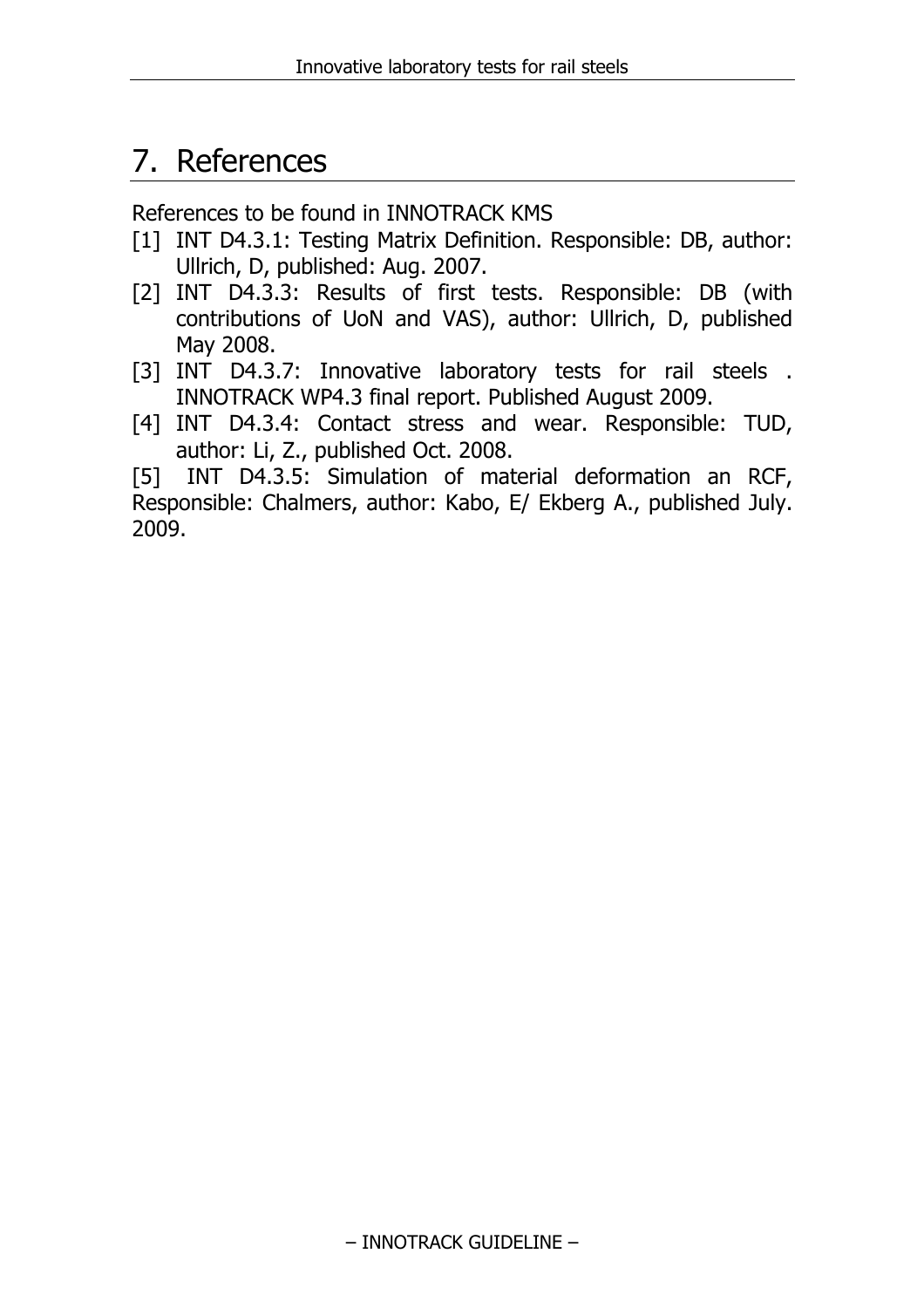# 8. Appendix: Measurement of RCF under laboratory testing conditions

(Final version: Carroll R, Corus)

#### **General**

To allow accurate and consistent measurement of rolling contact fatigue (RCF) cracks during laboratory testing, a methodology is required which can be followed by all partners. This document discussed within WP4.3 is based on Corus and Network Rail's experience of measurement of RCF cracks during track trials.

Before any sectioning is carried out a close inspection of samples, with photographs taken (preferably with a ruler) should be carried out. A rail profile should be taken using a Miniprof or similar if appropriate. The surface of the sample should be inspected as specified in following section.

#### **Surface Cracks**

The following information needs to be recorded for all test samples. Cracks may need to be highlighted using magnetic particle or liquid penetrant inspection to aid identification.

- A photograph of the surface of the sample should be taken, preferably with a ruler included against the surface of the sample.
- The lengths and angles of approximately six of the longest cracks should be recorded. If cracking extends down the gauge face, this length should also be included in the measurement of total crack length. For details, see Table 1 and the following sketches.
- Position of initiation of cracks
- Density of cracking, longitudinal spacing of the cracks.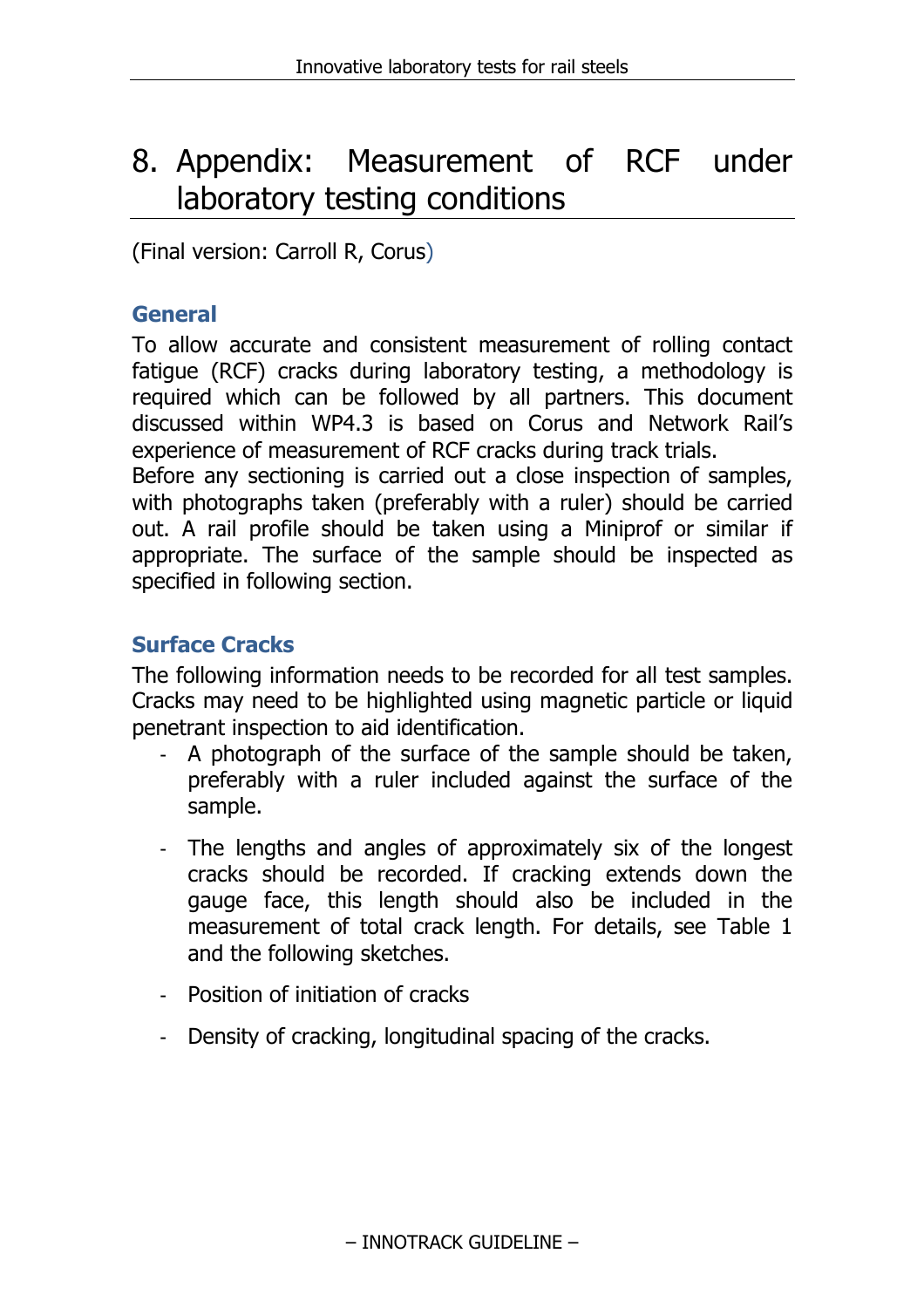| Symbol                           | Description                                           |  |  |  |
|----------------------------------|-------------------------------------------------------|--|--|--|
| $L, L_n$                         | Surface crack length,                                 |  |  |  |
| $\alpha$ , $\alpha$ <sub>n</sub> | Surface crack angle measured parallel to running      |  |  |  |
|                                  | direction                                             |  |  |  |
| P                                | Position of Initiation. Distance from gauge corner to |  |  |  |
|                                  | furthest tip of crack.                                |  |  |  |
| D                                | Subsurface depth of crack perpendicular to surface    |  |  |  |
| $K, K_n$                         | Subsurface crack length, distance along the crack     |  |  |  |
| $\Phi$ , $\Phi$ <sub>n</sub>     | Angle of subsurface crack from surface                |  |  |  |

At least two different types of RCF cracks have been identified these are shown schematically in the diagrams below with a definition of the measurements required of the surface crack features for each.



Where cracks propagate below the gauge corner then the crack length reported should be the total along the surface and on the gauge face, see below.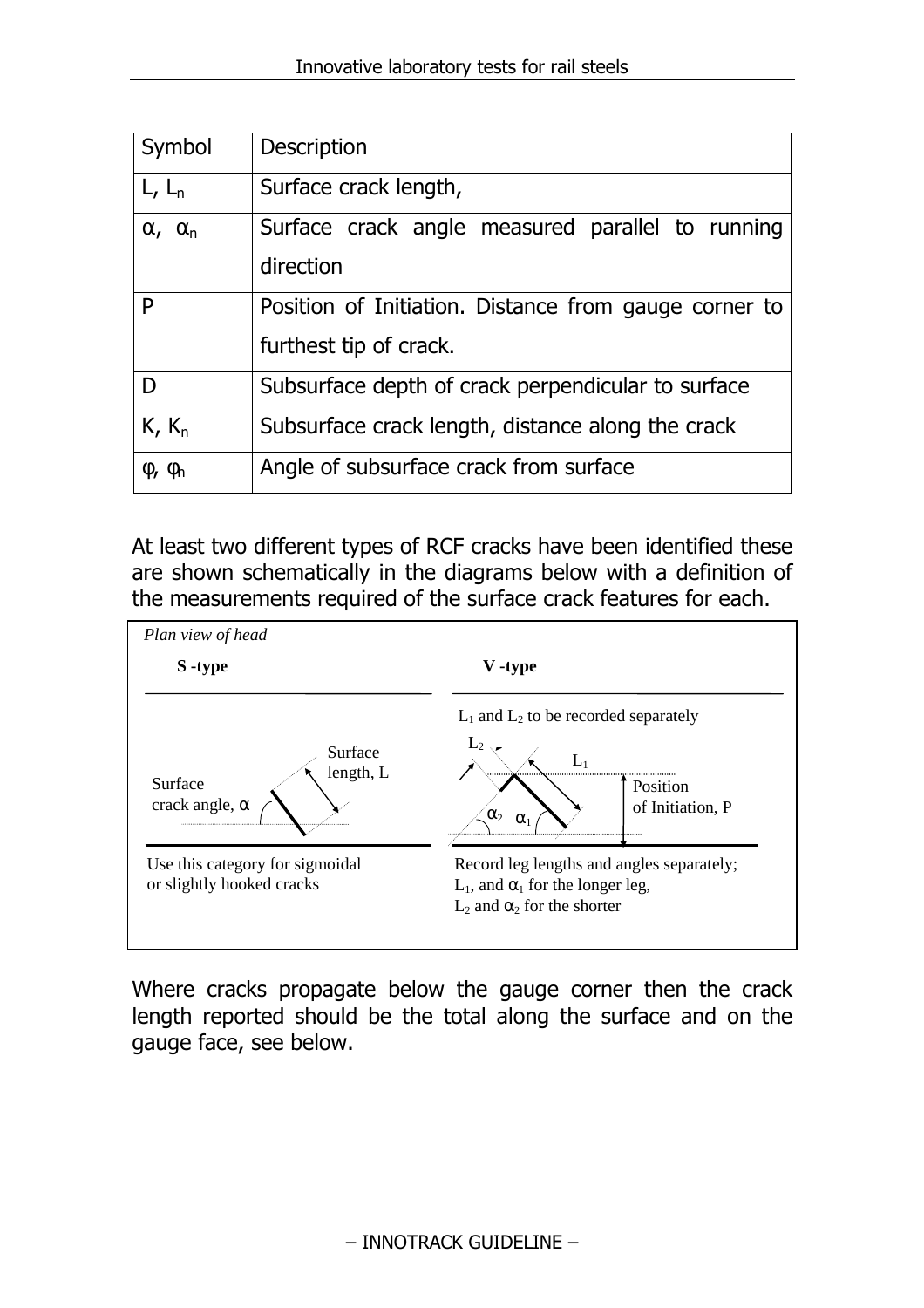

Examples of RCF cracks with measurements



#### **Subsurface Cracks**

To study the propagation of cracks below the surface then the samples should be sectioned longitudinally; initially this should be on the field side of the surface crack. The sample should then be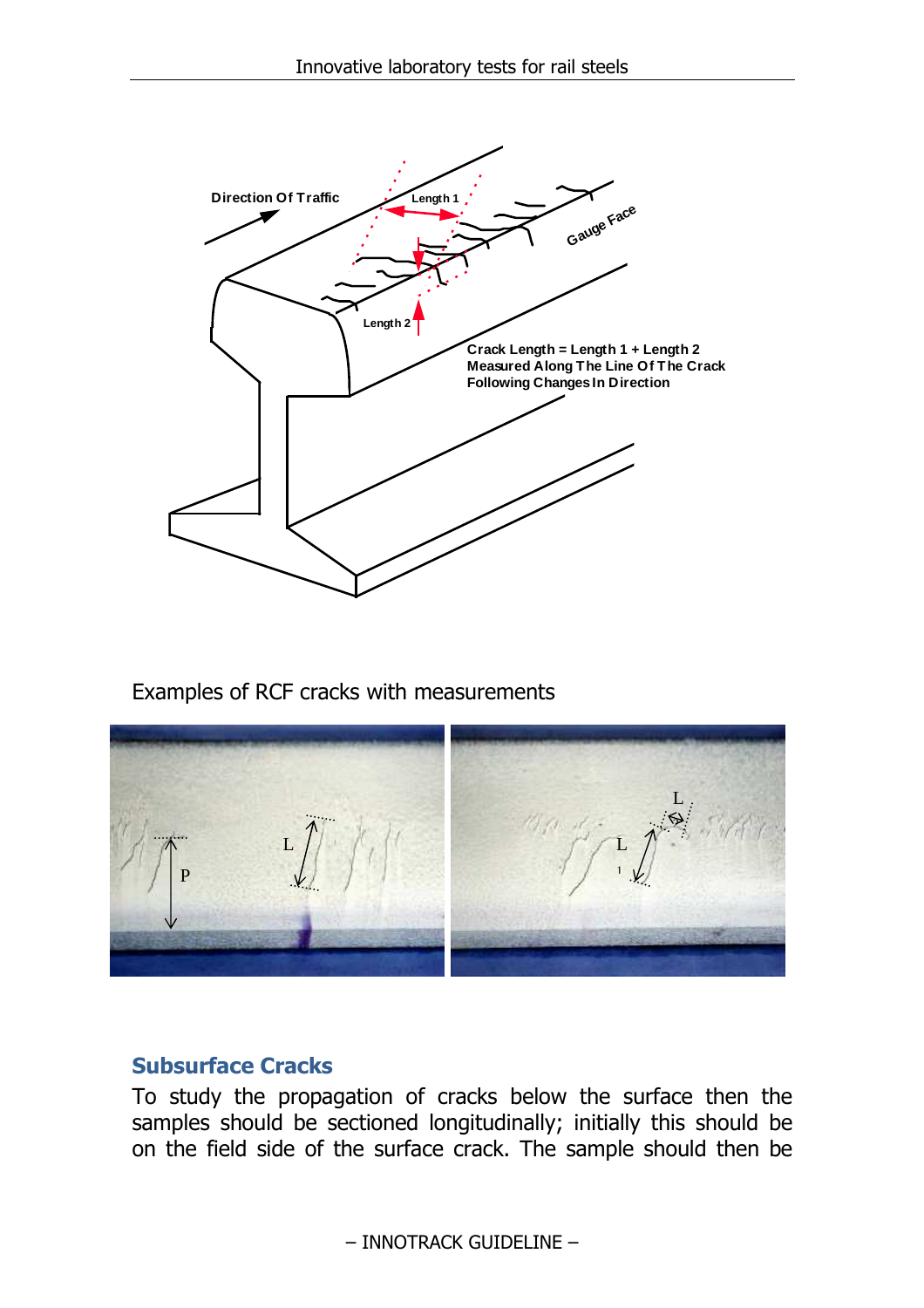milled or ground in 1mm steps to reveal the location of the deepest crack.



There are several ways in which cracks can propagate below the surface, the measurements required depend on the morphology and are shown below.



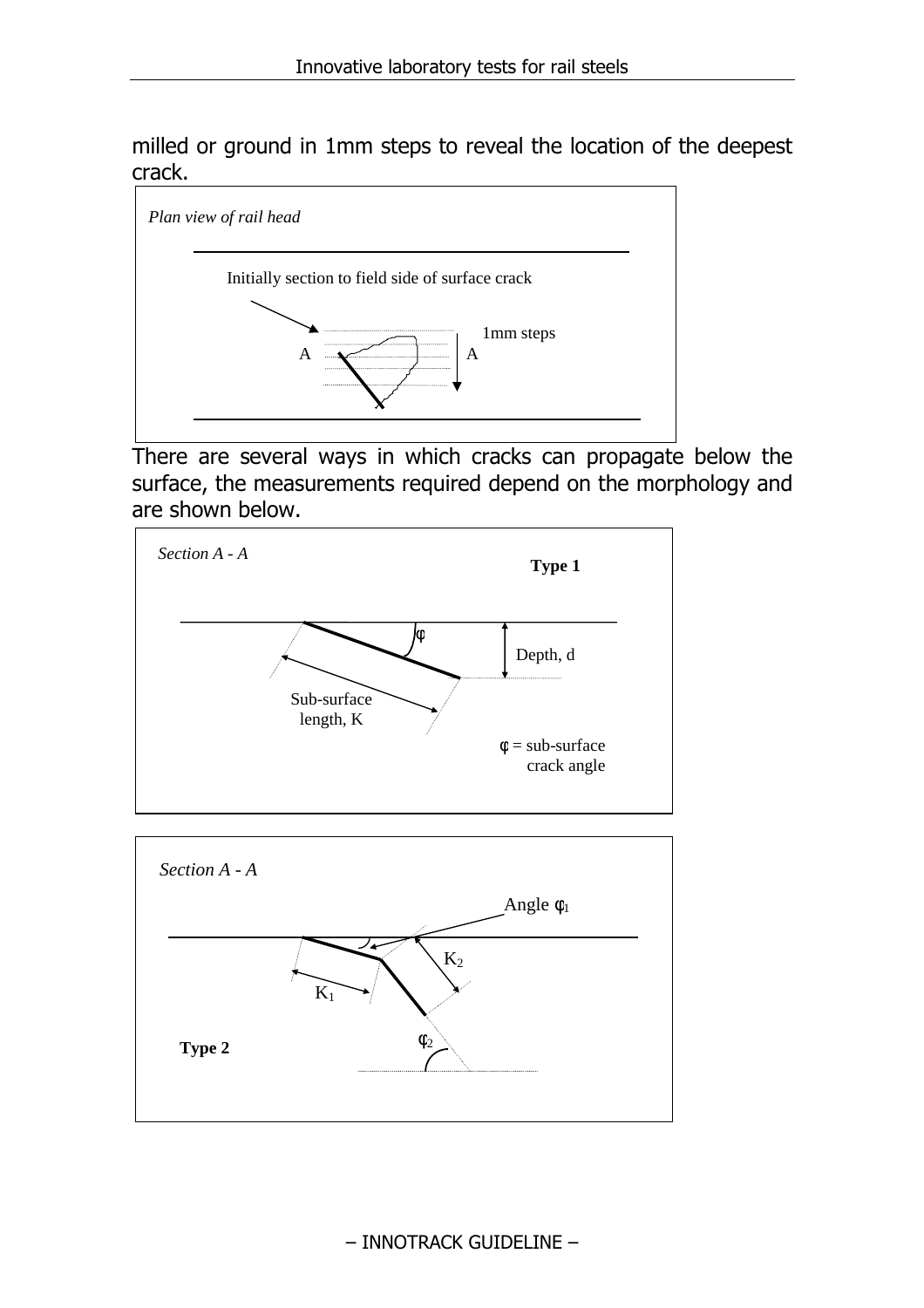Samples should also be sectioned for metallurgical analysis. The samples should be prepared in the standard metallographic way as e.g.: mounted in Bakelite (conducting if examination in SEM is required), surface grinding carried out to ensure parallel surfaces etc.

The sample should be ground on SiC grinding papers. Grinding should be carried out using papers with increasingly smaller grit size e.g. starting with 120 grit and working progressively through 240, 400, 800 and 1200. The sample should be cleaned with running water between papers to remove any particles before proceeding on to the next paper. Care should be taken to reduce bevelling of edges of sample.

Once sample have been ground on finest paper samples should be cleaned using cotton wool, detergent (Teepol) solution and water before rinsing in alcohol and drying. Samples should be polished using diamond paste of 6µm and 1µm on a rotating pad. Samples should be cleaned using the same process between pads and after polishing.



The samples should be etched using 1% or 2% Nital (nitric acid diluted in methanol) for between 2 and 5 seconds and washed with copious amounts of water, dried and rinsed in alcohol.

Samples should be stored in desiccators to preserve the etch. After extended storage, samples should be repolished and etched.

Observation in optical microscope and photographs of deformed microstructure below surface should be carried out. Preferably, scale bars should be embedded into micrographs or alternatively magnification recorded.